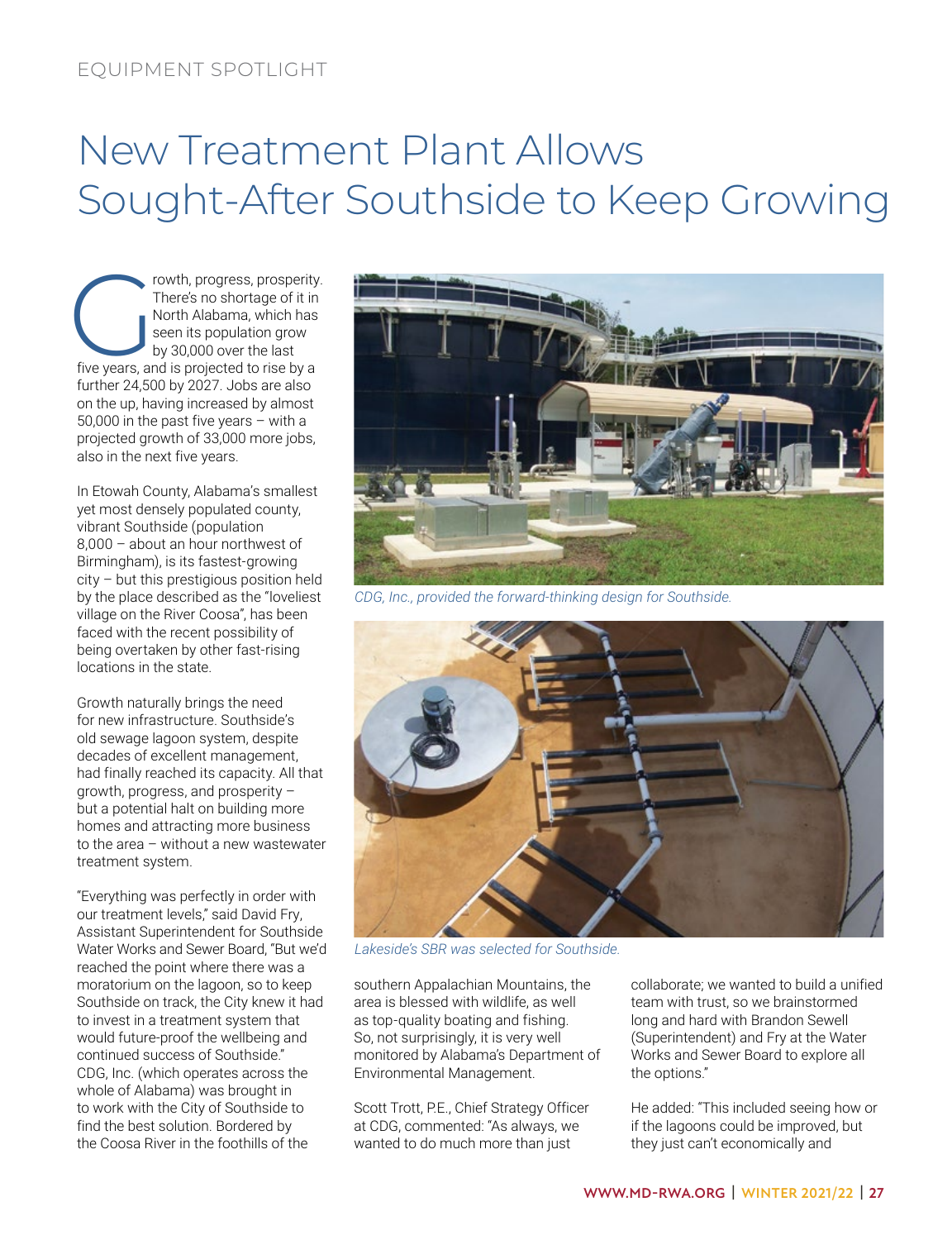

*The Eshelman Company sourced most of the equipment.*



*The new facility is easily scalable for the future.*

reliably meet today's environmental needs. Some poorly maintained lagoons have well-documented issues of unwanted odors, bacterial spread, and nitrogen/phosphorous overload, but the Southside Board and its predecessors had always managed the lagoon system very professionally and successfully."

Ultimately, an SBR (sequencing batch reactor) was chosen; one that was very robust – simple to operate – and could be easily scaled up for future needs. A site was identified, and after the equipment opportunities went out to bid, an SBR from Lakeside Equipment Corporation was chosen from its long-established agent in Alabama, The Eshelman Company.

Scott Trott continued: "Bringing the team together, including Aaron Schmidt at Schmidt Environmental Construction, Inc., we started mapping out the project with a detailed analysis so that we all knew where we were, understood what our success would look like, and how every move we made was in that right direction."

Designed as a cost-effective biological treatment process, Lakeside's SBR benefits from a fully automated system that treats raw wastewater flow in a single basin using timed-based phases to fill, mix, aerate, settle, decant, and waste sludge. It incorporates diffused aeration with mixers to provide optimum mixing and aeration for high oxygen transfer. An innovative decanter

minimizes decanting intervals, while extending the biological process time. The resultant clear water discharges without foam or floating scum.

## **'LONG-LASTING AND EFFECTIVE'**

Ed Moore from The Eshelman Company said: "For me, the choice of CDG, Inc. and such a long-lasting and effective Lakeside SBR underlines the City of Southside's desire to do things properly. The old lagoon system was hampering the growth and prosperity of the city, so it was exciting to see Scott Trott's forward-thinking design for what was clearly going to be a very well-thought-out, scalable new plant that would keep Southside one step ahead of the rest for many years to come."

The new site was laid out so that capacity – peak flow of one million gallons per day – could easily be doubled by building new tanks. Initially, it would only be running at around 150,000 to 175,000 gallons per day on average – or up 300,000 gallons per day, depending on the time of year. The site required a fair degree of earth moving for it to be raised – with ample groundwater to contend with – but according to contractor, Aaron Schmidt, this proved a straightforward challenge as the team quickly gelled together.

"Most of the equipment was sourced by The Eshelman Company," said Aaron, "So being able to call upon Ed Moore's knowledge and experience was a big help. Lakeside was also always quick to respond to any questions during the 10 months of construction."

It would be interesting to know just how seamless – or otherwise – it was when Southside's first water system was constructed when the City was incorporated in 1957. Now, more than six decades on for its first dedicated wastewater treatment plant, CDG, Inc., through Scott Trott's design, took great care not to overbuild the new facility, putting a constant review process in place with certified personnel to see the layout from the customer's viewpoint; carefully considering heights, spaces, and repeat activities – all to make the treatment plant operator's job easier – without unnecessary obstacles.